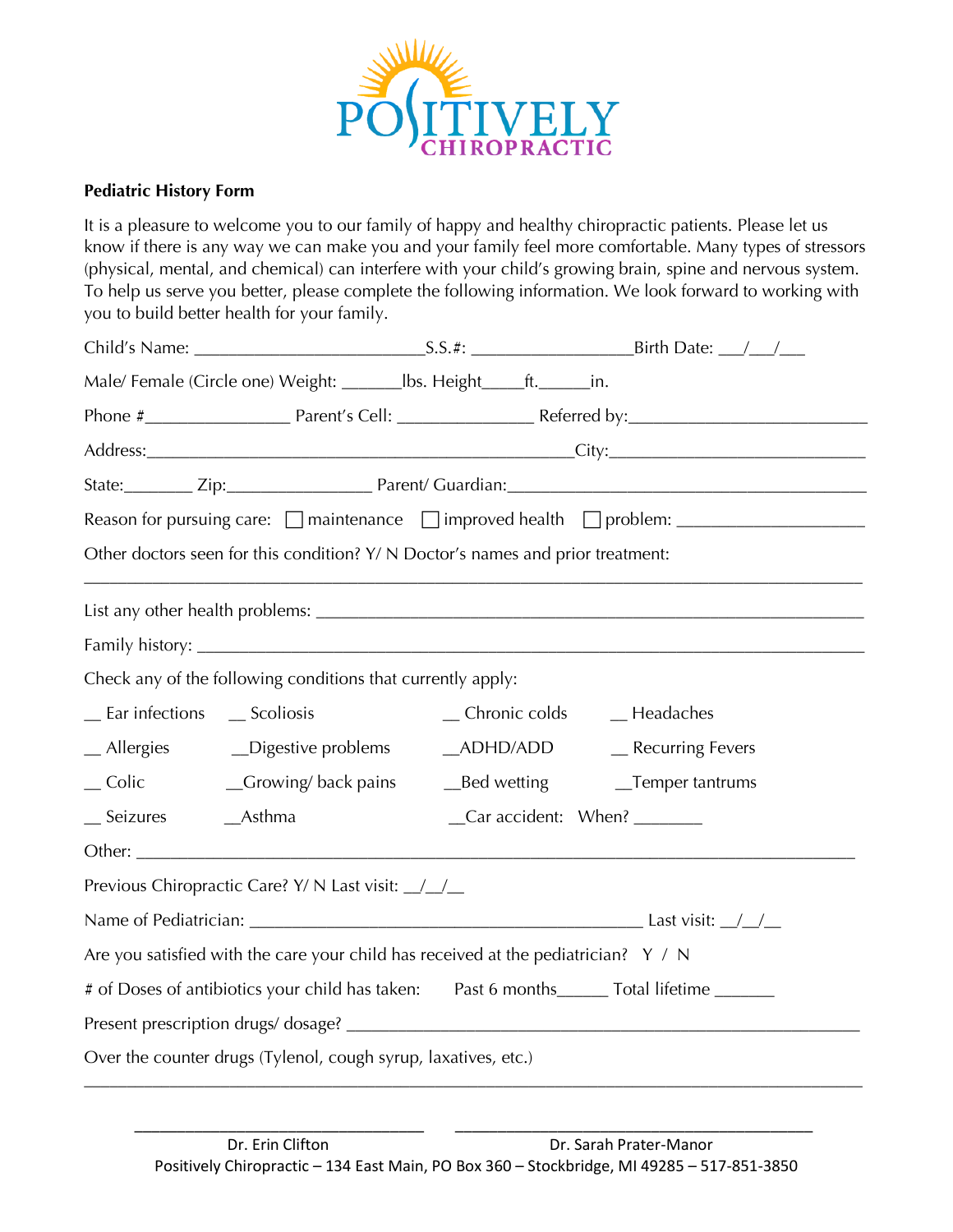## **Pediatric History Form Continued**

| Prenatal History- (Circle what applies)                                                                                                                                                                                                        |                                                           |  |
|------------------------------------------------------------------------------------------------------------------------------------------------------------------------------------------------------------------------------------------------|-----------------------------------------------------------|--|
|                                                                                                                                                                                                                                                |                                                           |  |
|                                                                                                                                                                                                                                                |                                                           |  |
| Ultrasounds during pregnancy? Y / N How many?_____                                                                                                                                                                                             |                                                           |  |
| Medications taken during pregnancy/delivery? Y/N List:___________________________                                                                                                                                                              |                                                           |  |
| Cigarette/ Alcohol use during pregnancy? Y/N                                                                                                                                                                                                   |                                                           |  |
| Location of birth : $\Box$ Hospital $\Box$ Birthing Center                                                                                                                                                                                     | $\Box$ Home                                               |  |
| Birth Intervention: Forceps $\Box$ Vacuum Extraction $\Box$ Caesarian Section                                                                                                                                                                  |                                                           |  |
| If Caesarian Section, was it $\Box$ Emergency $\Box$ Planned                                                                                                                                                                                   |                                                           |  |
|                                                                                                                                                                                                                                                |                                                           |  |
|                                                                                                                                                                                                                                                |                                                           |  |
| <b>Feeding History</b>                                                                                                                                                                                                                         |                                                           |  |
| Breast Fed: Y/N How long? ___________ Formula Fed: Y/N How long? _______ Type: ________                                                                                                                                                        |                                                           |  |
| Introduced to: Solid Foods @______ months Cow's milk @ _____ months                                                                                                                                                                            |                                                           |  |
|                                                                                                                                                                                                                                                |                                                           |  |
| <b>Developmental History</b>                                                                                                                                                                                                                   |                                                           |  |
| Your child's spine is most vulnerable to stress and should routinely be checked by a doctor of chiropractic<br>for prevention and early detection of vertebral subluxation (spinal nerve interference). At what age was<br>your child able to: |                                                           |  |
|                                                                                                                                                                                                                                                |                                                           |  |
| Respond to visual stimuli                                                                                                                                                                                                                      | Lackbook Control Hold head up Lackbook Control Walk alone |  |
| According to the National Safety Council, approximately 50% of children fall head first from a high place<br>during their first year of life (i.e. a bed, changing table, down stairs)                                                         |                                                           |  |
| Did your child have a fall similar to what was described above? Y/N                                                                                                                                                                            |                                                           |  |
|                                                                                                                                                                                                                                                |                                                           |  |
| Has your child been seen by a physician on an emergency basis? Y/N Explain: ___________                                                                                                                                                        |                                                           |  |